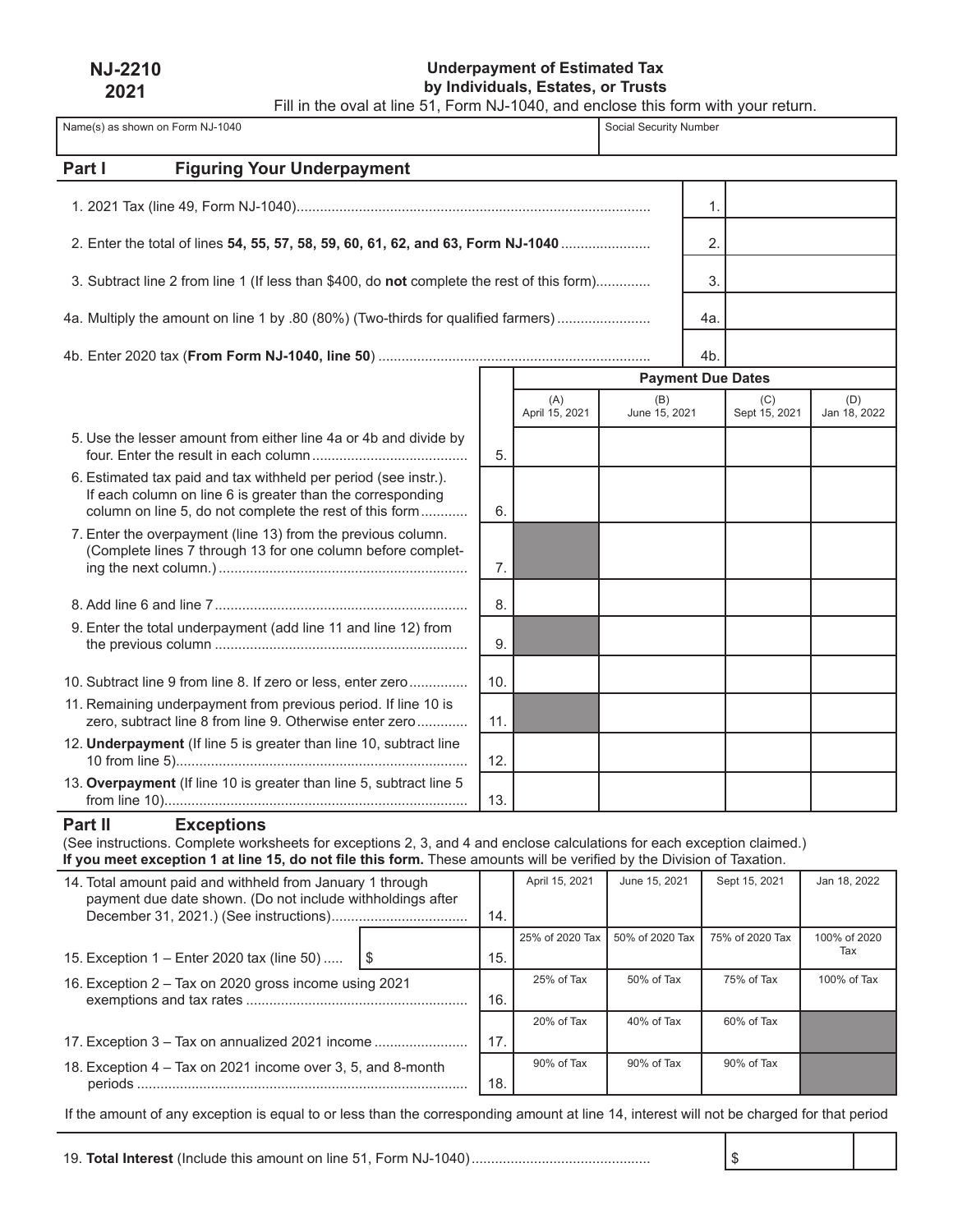#### **Exception II Tax on 2020 gross income using 2021 exemptions and tax rates**

|                                                                                            | -4. |  |
|--------------------------------------------------------------------------------------------|-----|--|
| 5. Enter Credit for Income Taxes Paid to Other Jurisdictions (line 43, 2021 NJ-1040)       | 5   |  |
| 6. Subtract line 5 from line 4. Enter the applicable percentage of this amount on line 16, | 6   |  |

#### **Exception III Tax on 2021 Annualized Income (attach calculations)**

Estates and trusts, **do not** use the period ending dates shown, instead use the following ending dates: 2/28/21, 4/30/21, and 7/31/21. Also, estates and trusts cannot use the annualization amounts shown on line 2 and must use 6, 3, and 1.7143, respectively.

|    |                                                                                |                | $1/1/21 - 3/31/21$ | $1/1/21 - 5/31/21$ | $1/1/21 - 8/31/21$ |
|----|--------------------------------------------------------------------------------|----------------|--------------------|--------------------|--------------------|
|    | 1. Enter the portion of NJ Gross Income (line 29, NJ-1040) that is applicable  | 1.             |                    |                    |                    |
|    |                                                                                | $\overline{2}$ |                    | 2.4                | 1.5                |
|    |                                                                                | 3              |                    |                    |                    |
|    |                                                                                | 4.             |                    |                    |                    |
|    |                                                                                | 5              |                    |                    |                    |
| 6. |                                                                                | 6              |                    |                    |                    |
| 7. | Enter the portion of the Credit for Income Taxes Paid to Other Jurisdictions   | $\overline{7}$ |                    |                    |                    |
|    | 8. Subtract line 7 from line 6. Enter the applicable percentage of this amount | 8              |                    |                    |                    |

#### **EXCEPTION IV Tax on Actual 2021 Taxable Income over 3, 5, and 8-month periods (attach calculations)**

|                                                                                              |        | $1/1/21 - 3/31/21$ | $1/1/21 - 5/31/21$ | $1/1/21 - 8/31/21$ |
|----------------------------------------------------------------------------------------------|--------|--------------------|--------------------|--------------------|
| 1. Enter the actual amount of NJ Taxable Income (line 41, NJ-1040) that is                   |        |                    |                    |                    |
|                                                                                              | $\sim$ |                    |                    |                    |
| 3. Enter the portion of the Credit for Income Taxes Paid to Other Jurisdictions              | 3      |                    |                    |                    |
| 4. Subtract line 3 from line 2. Enter 90% of this amount on line 18, Part II of<br>this form |        |                    |                    |                    |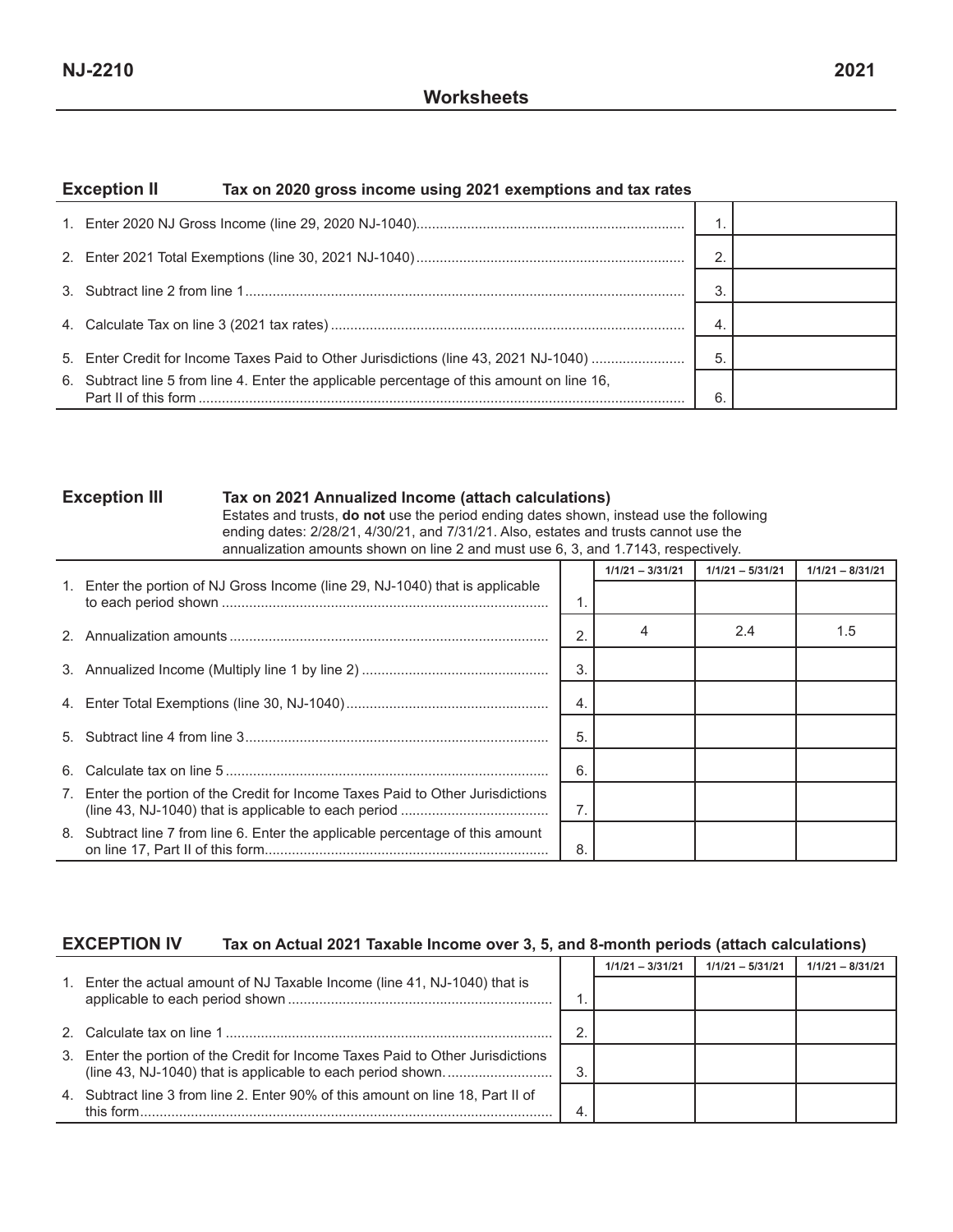# **New Jersey Gross Income Tax Instructions for Form NJ-2210 Underpayment of Estimated Tax by Individuals, Estates, or Trusts 2021**

Use Form NJ-2210 to determine if you are subject to interest on the underpayment of estimated tax. Estates and trusts are subject to interest on underpayment of estimated tax and may need to complete Form NJ-2210, except estates and trusts that meet the two-year limitation and other criteria of federal Internal Revenue Code section 6654(1)(2). Complete Part I, Figuring your Underpayment, to determine if you have not paid enough estimated tax during any of the payment periods. If you have not, complete Part II, Exceptions, to determine if an exception applies to any of the payment periods. If no exception applies, use the worksheet on the next page to calculate the interest for that period.

## **In General**

You may owe interest if you did not make estimated payments, including withholdings (see line 6), equal to at least 80% of your 2021 tax liability (line 49, Form NJ-1040) or 100% of your 2020 tax liability, provided your 2020 New Jersey Income Tax return covered a full 12-month period. If an underpayment does exist for any column in Part I, you should complete Part II, Exceptions, and the appropriate worksheet on page 2, NJ-2210 to determine if any of the exceptions on Part II may apply. You **must** complete the appropriate worksheet for exceptions 2, 3, and 4 and attach all calculations for each of the exceptions claimed.

## **Specific Instructions Part I**

**Line 3** – If line 3 is \$400 or more, complete lines 4 through 13.

**Line 6** – For the purpose of determining your underpayment of estimated tax, tax withheld includes the amount of New Jersey Tax Withheld (line 54, Form NJ-1040), Property Tax Credit (line 55, Form NJ-1040), New Jersey Earned Income Tax Credit (line 57, Form NJ-1040), Excess NJ UI/WF/SWF Withheld (line 58, Form NJ-1040), Excess NJ Disability Insurance Withheld (line 59, NJ-1040), Excess NJ Family Leave Insurance Withheld (line 60, NJ-1040), Wounded Warrior Caregivers Credit (line 61, NJ-1040), Pass-Through Business Alternative Income Tax Credit (line 62, NJ-1040), and Child and Dependent Care Credit (line 63, NJ-1040). The total amount of tax withheld is considered to have been paid evenly (one-fourth of total amount) on each payment due date, unless you can show otherwise. Include this amount with the amount of any estimated tax payments on each of the columns on Part I. The total amount of credit, if any, from your prior year tax return should be included in the amount of your payment in column B. If each column on line 6 is greater than the corresponding column on line 5, do not complete the rest of this form.

**Line 7** – Complete lines 7 through 13 for one column before completing the next column.

**Line 12** – If line 12 is zero for all payment periods, you are not subject to the interest and therefore do not have to file Form NJ-2210. If you have an underpayment in any column on line 12, complete Part II.

### **Part II**

You will not have to pay interest if (1) you have paid your 2021 tax payments (line 14) on time; and (2) the amount on line 14 is equal to or more than the tax calculated under any of the four exceptions for the same payment period.

**Line 14** – Based on the amounts indicated on line 6, Part I, enter the **total** amount of all estimated tax payments and taxes withheld by each of the due dates indicated on Part II.

**Exceptions 1, 2, 3, and 4** – You must complete the appropriate worksheet for exemptions 2, 3, and 4 and attach all calculations for each of the exceptions claimed. If you meet exception 1 at line 15 do not file this form. These amounts will be automatically verified by the Division of Taxation.

**Exception 1** – Enter your prior year tax liability in the space provided at line 15. Exception 1 only applies if your prior year tax return covered a full 12-month period and your current tax year payments (line 14) are at least equal to your prior year tax liability. Your prior year tax liability is zero if a return was not required to be filed. Enter the applicable percentage of your prior year tax liability in each column at line 15, as indicated.

**Exception 2** – Exception 2 is calculated by subtracting the total amount of your current tax year exemptions from your prior year gross income. Tax is calculated using the current year tax rates. Subtract your Credit for Income Taxes Paid to Other Jurisdictions, if any. Enter the applicable percentage of line 6 of the worksheet in each column at line 16, as indicated. Exception 2 only applies if your current year tax payments (line 14) are at least equal to the amounts indicated at line 16.

*Exception 3* – Exception 3 is calculated by multiplying the actual portion of NJ Gross Income that is applicable to each period shown, by the annualization amounts at line 2 of the worksheet. Subtract the total amount of exemptions from your Annualized Income on line 3. Calculate tax on this amount. Subtract your Credit for Income Taxes Paid to Other Jurisdictions, if any. Enter the applicable percentage of each amount from line 8 of the worksheet in the corresponding column at line 17 as indicated. Exception 3 only applies if your current year tax payments (line 14) are at least equal to the amounts indicated at line 17.

**Exception 4** – Exception 4 is calculated using the tax on the actual amount of NJ Taxable Income that is applicable to each period shown. Subtract your Credit for Income Taxes Paid to Other Jurisdictions, if any. Enter 90% of each amount from line 4 of the worksheet in the corresponding column at line 18. Exception 4 only applies if your current year tax payments (line 14) are at least equal to the amounts indicated at line 18.